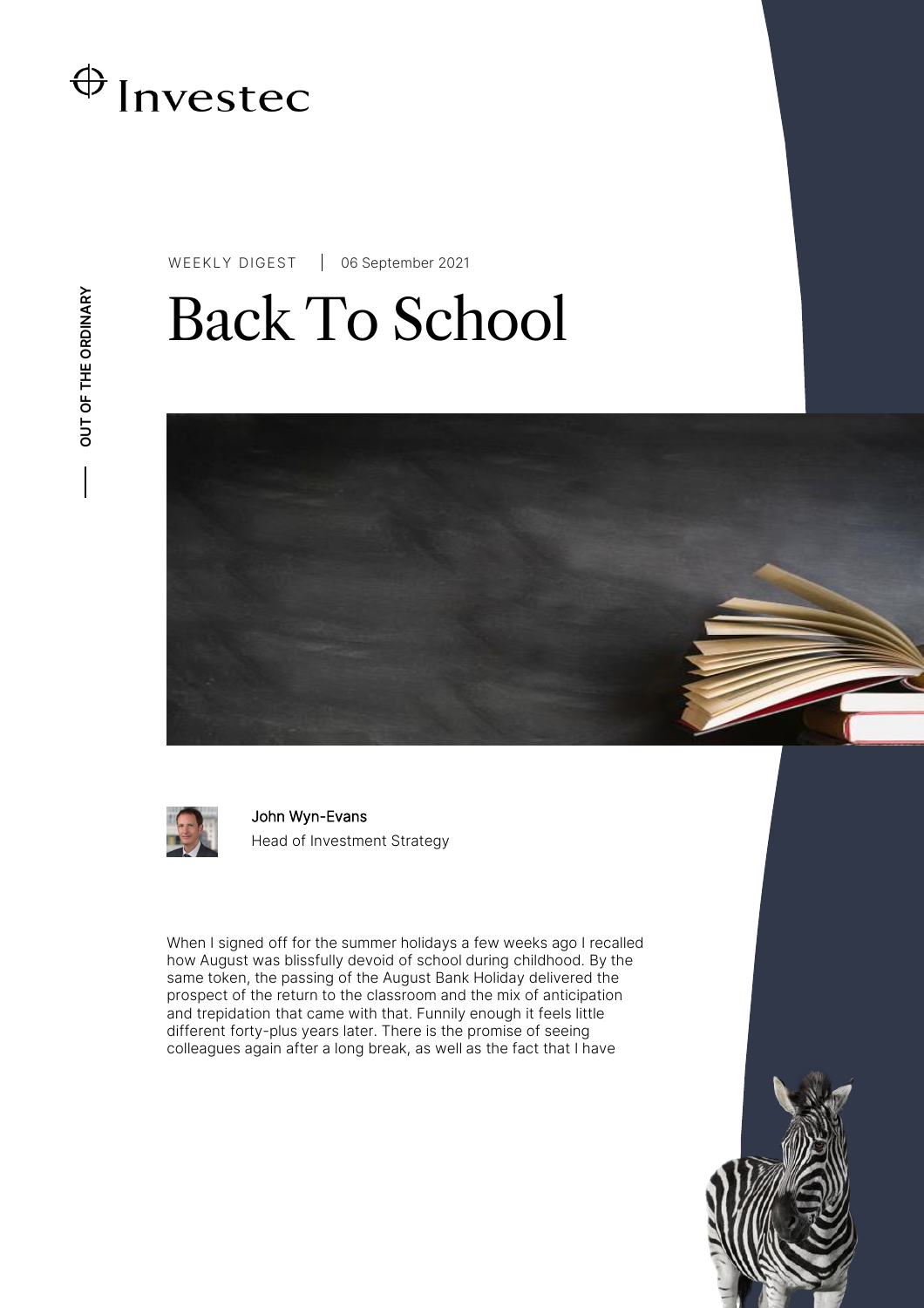a few client events in my diary, but at the same time the threat of COVID is far from negligible. We are not planning to operate back in the office every day, but other firms are taking a different line. Mrs W-E departed early this morning with her backpack on to cycle to her office. Maybe I should have made sandwiches for her. Meanwhile, even though financial markets have not succumbed to the risks posited by doomsters ahead of the thinly-traded holiday season, there remain plenty of matters to exercise us over the remaining months of the year.

Before I launch into the timetable and syllabus for the Autumn term, though, a word of gratitude for Zane, Suzanne and Jimmy who stepped in to write the Weekly Digest in my absence. I hope it showcased for you the talent that we have in the Research team, and the depth in which we analyse companies and markets. And with the appointment of Stacey Parrinder-Johnson as our new Chief Investment Officer, we can look forward to further initiatives to bolster our output.

In reality, the syllabus for the foreseeable future is not much changed from last term. The main focus is still on COVID, inflation and central bank policy. There will also be much attention paid to climate change, carbon reduction and all matters ESG (Environmental, Social and Governance). But although the market thinks it has a reasonable idea of the final destination on all of those journeys, the route and duration remain uncertain, to say the least. And what is the market currently discounting? In terms of COVID, the expectation is for an eventual return to normality driven by vaccine distribution. The current spike in consumer (and other) prices is forecast to be transitory, although with inflation settling at higher levels than before the pandemic. Central banks are expected to tighten policy, but only on an appropriate and cautious basis. And we are almost inevitably heading towards some sort of "carbon neutral" world because the alternative is too awful to contemplate. So where could the market's current expectations become misaligned with reality?

The COVID Delta variant has shown us that we cannot afford become complacent about the threat from the SARS-CoV2 Virus. Indeed, the biggest concern is that a new variant appears that is able to sidestep the protection offered by vaccines. Not only would that constitute a huge obstacle to the return to former levels of activity, but it would also drive another big wedge between the prospects for industries and companies exposed to either the online or more traditional physical economies. Jimmy wrote very eloquently on the medical and scientific situation a couple of weeks ago, and I am unable to add to his insights at this stage. Suffice to say that we can only continue to monitor the news and (re)act accordingly.

Inflation is, if anything, even more complicated, given that there are a number of different influences. For now, investors are relatively unfazed by the current spike in consumer price indices owing to the fact that we are moving through a period when we are cycling through some very low comparative prints from a year ago, pretty much as forecast many months back. Yes, it looks as though prices will remain elevated for somewhat longer than previously expected, mainly as a function of COVID-related supply chain disruption (with one-off events such as the blockage in the Suez Canal adding to the pressure), but this too is considered to be temporary. But there are also other more worrying inflationary pressures, and it remains to be seen how they play out. Amongst them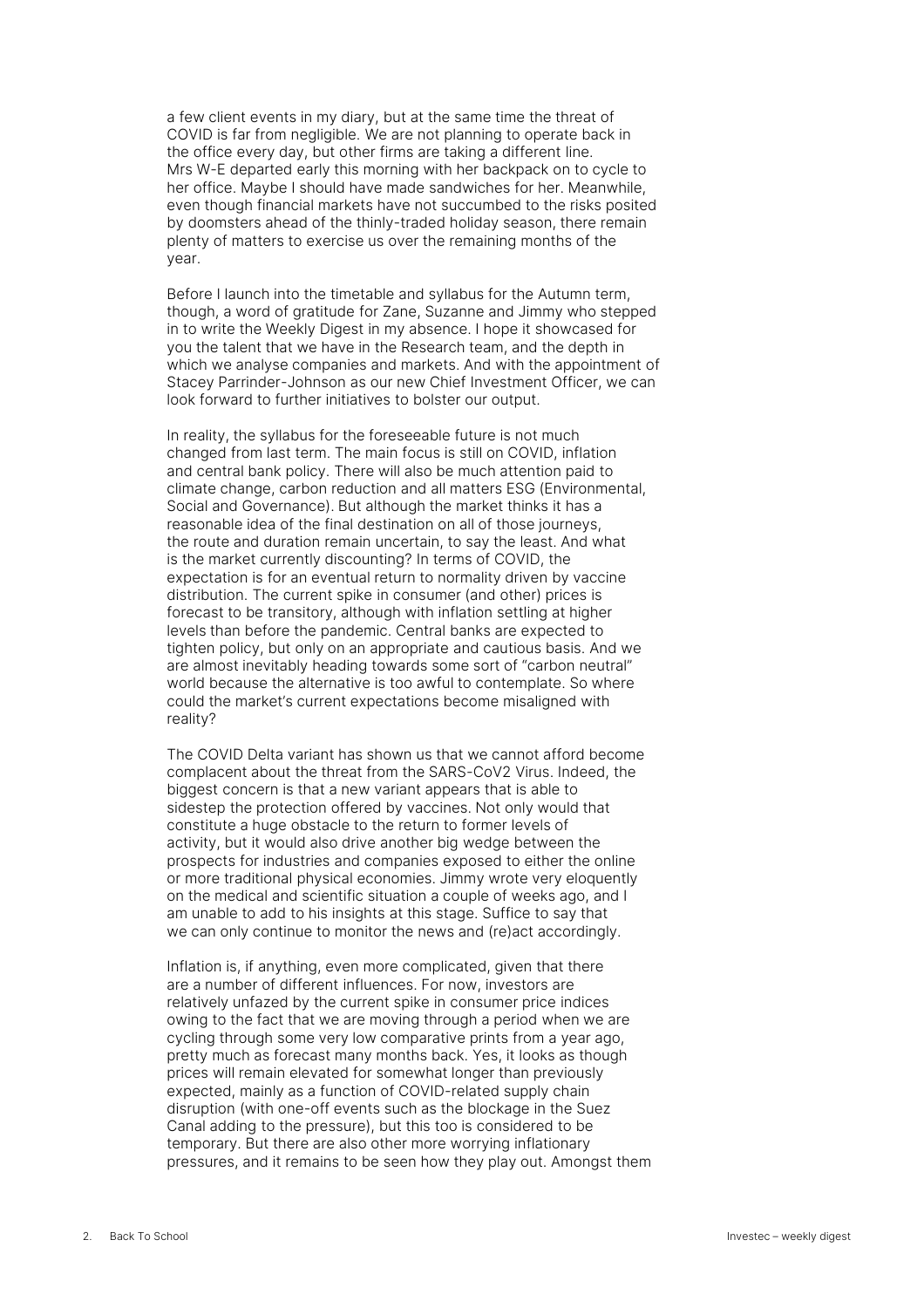is the fact that many workers in lower paid industries are no longer willing to accept low rates of pay and poor working conditions, which is leading to higher wage bills. But at this stage it is still impossible to know whether this is the beginning of a secular shift or the result of short-term inefficiencies in labour markets. And then we have to consider how much of the hit is taken at the corporate margin level and how much passed through to prices. Or even, if one is more optimistic, could increased productivity leave everyone better off?

In the UK we have some home-grown labour shortage problems, with the finger of blame largely pointed at Brexit and the subsequent departure of a large cohort of European workers. This morning's press was full of stories highlighting the squeeze. UK hotels are not changing bed linen and towels as frequently while also delaying check-ins owing to staff shortages; Marks & Spencer is warning of disruption to food supplies; the boss of Wagamama says he can't find enough chefs or front-of-house staff to open all his restaurants fully; trucking company Wincanton is calling for lorry driver training to be shortened to get more lorries on the road; the Confederation of British Industry is calling for more visas for overseas workers to alleviate shortages; and even John Lewis faces staff unrest amid complaints of "poverty wages". An optimistic line would be to point towards burgeoning demand as a reason to cheer, but that won't help if longer-term inflation expectations start to rise.

Which leads us onto central bank policy. We have had updates on the potential path for policy tightening in recent weeks from the US Federal Reserve (Fed), the Bank of England (BoE) and the European Central Bank (ECB). For both the Fed and the ECB the first step will be to reduce the pace of asset purchases (the act generally known as "tapering"). With investors ever fearful of a repeat of 2013's "taper tantrum", in which bonds and equities sold off in response to the Fed's unexpected announcement of tapering, central bankers have been bending over backwards to ensure that the forthcoming taper is anything but unexpected. But it's coming; we're just not sure when. The ECB could announce something as early as this week, while last week's weak US employment data has pushed back expectations for an announcement by the Fed until possibly December. In any event, both central banks will still be making net purchases well into 2022.

The BoE has taken a different approach, saying that interest rates are its primary tool (although its authorised asset purchase ceiling will be reached within the next few weeks, and so it should automatically stop buying bonds then anyway). But the first rate rise, when it does arrive, is expected to be only 0.15%, taking the base rate to just 0.25%. For the record, Investec Economics' team currently has the first interest rises being delivered as follows: UK - May 2022; US – Q1 2023; Europe – December 2023. So hardly imminent.

Again, where might the surprises come? There's not much scope for cutting rates from here, and so any loosening of policy would probably come in the form of more asset purchases if required. That could be to facilitate liquidity in the event of some sort of market melt-down (which we don't envisage – or at least it would need to be the result of a serious exogenous event, perhaps something like a Chinese invasion of Taiwan if you want a potential example) or to underwrite the issue of more government debt in the event of another economic slowdown (again, something that is not a central view). More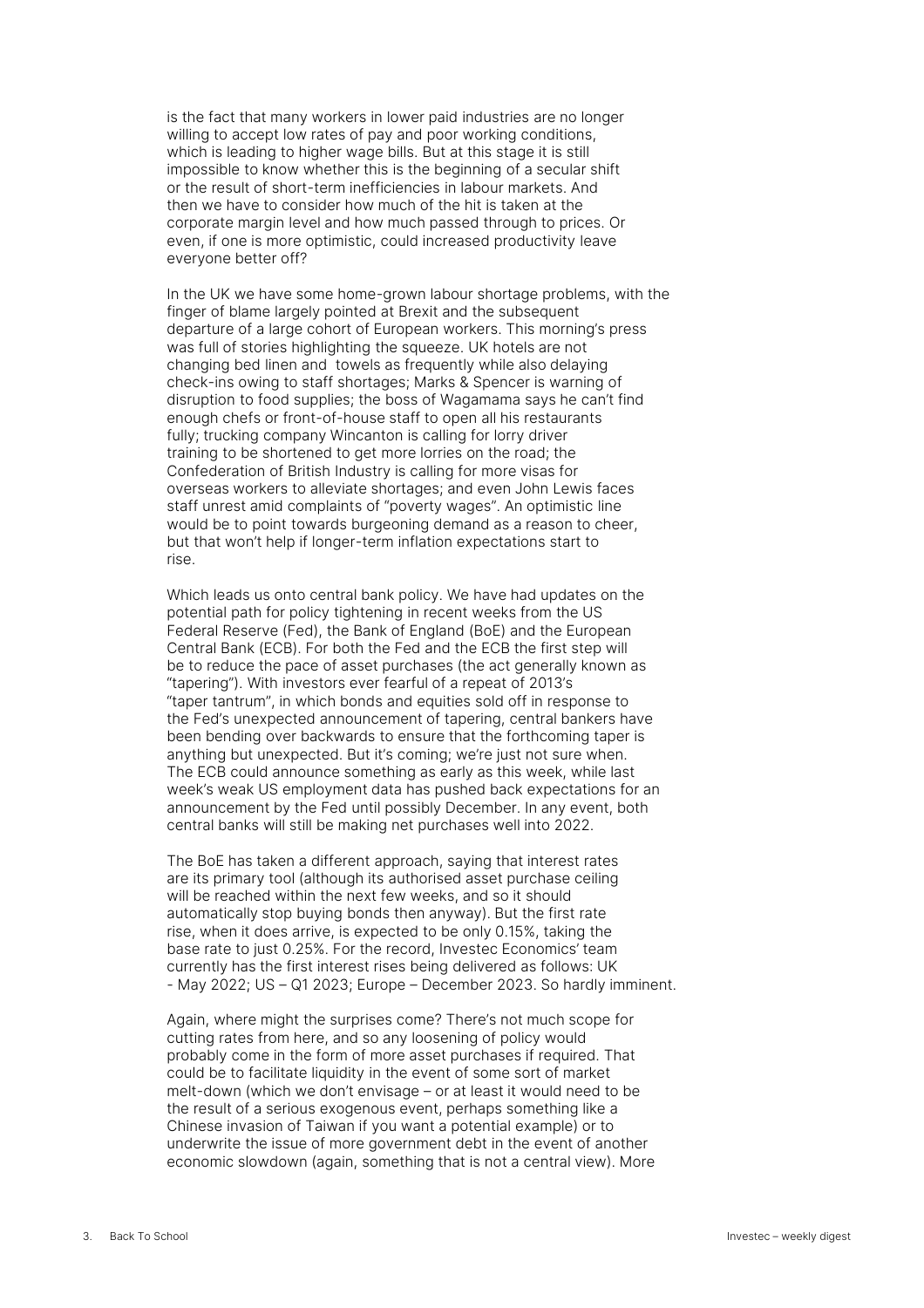probable at this juncture is higher rates sooner if inflation blows out to the upside or, at least, expectations for future inflation become unanchored. In these cases, there would be a severe examination by the market of central banks' tolerance to allow inflation to run hot. Again, we are not forecasting this, just highlighting the risks to consensus views, because a shift away from consensus (in either direction) tends to be what creates more volatility.

Finally, on the ESG front, the big event this November will be COP26, the landmark climate change conference in Glasgow (COVID permitting). Climate change is an increasingly important topic for investors, who, after all, provide capital to the economy. The importance was underlined by August's report from the United Nations' Intergovernmental Panel on Climate Change (IPCC). While, in our opinion, the report did not provide much new information to those well versed in the subject, its tone was distinctly gloomier than previously, conveying a need for stronger and more immediate action. We continue to take the threat of climate change extremely seriously in our analysis as part of our initiative to integrate even more fully ESG factors into the investment process. This extends from asset allocation to the evaluation of individual stocks. It is impossible to overemphasise the challenges that lie ahead. While it is widely recognised that behavioural change is necessary and inevitable, this will, in all probability, only be achieved by policy-led enforcement and economic incentives (a yet-to-be-determined mix of carrot and stick). There are likely to be nasty surprises as well as attractive new opportunities for investment.

As you can see, then, plenty to keep us on our toes between now and Christmas (only 109 shopping days away!). But as long as monetary policy remains accommodative (which it is, especially if judged by the continued existence of negative real interest rates and continued central bank balance sheet expansion) and economies and corporate profits continue to grow (as we expect them to), we are very happy to remain fully invested in equities relative to clients' benchmarks.